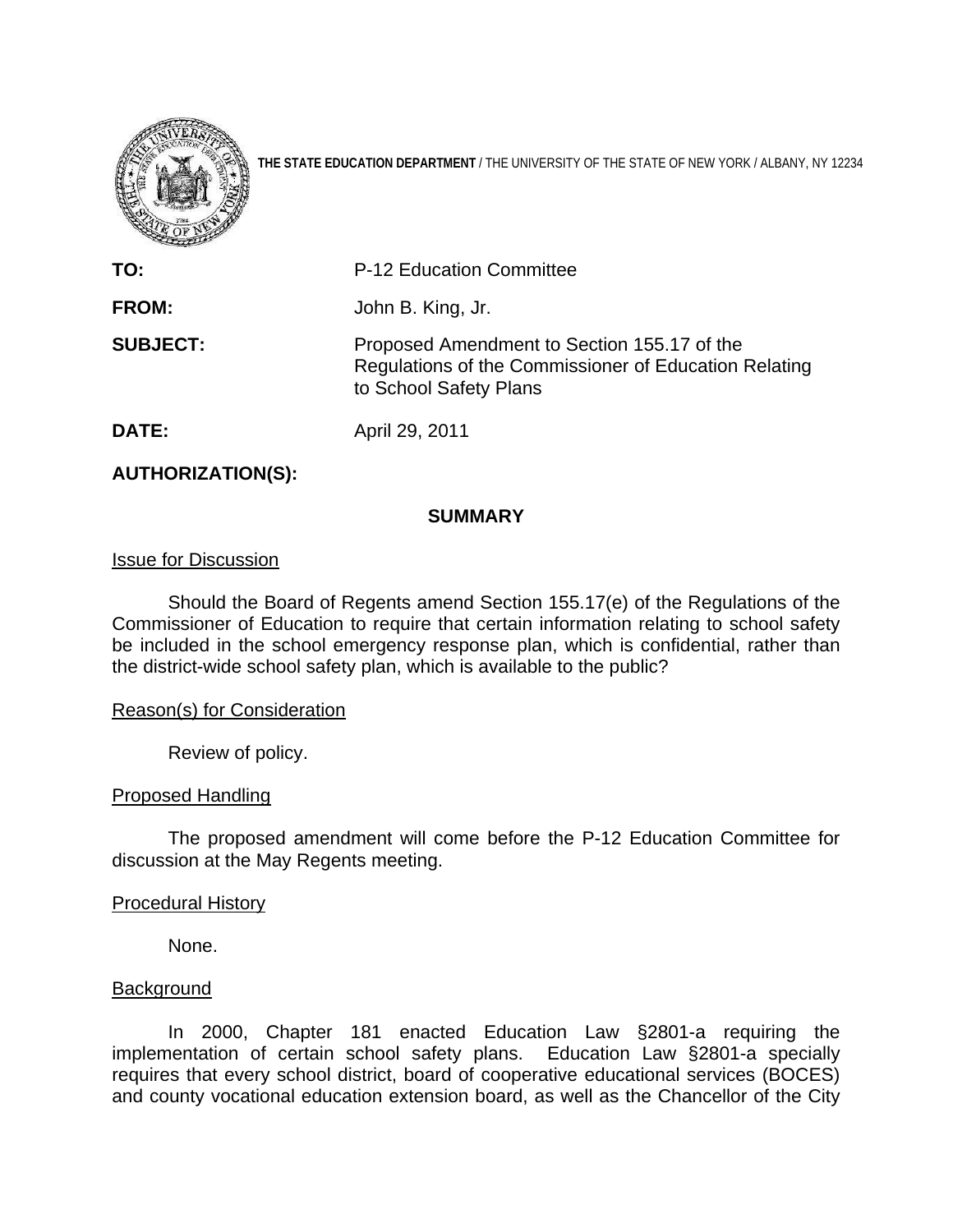School District of the City of New York, develop a district-wide school safety plan and building-level school safety plans regarding crisis intervention and emergency response ("school emergency response plan"). Section 2801-a prescribed minimum requirements of a district-wide school safety plan and a school emergency response plan, which included policies and procedures relating to responding to certain threats. These plans were designed to prevent or minimize the effects of emergencies and to facilitate the coordination of schools and school districts with local and county resources in the event of such emergencies.

Education Law §2801-a also required that each district-wide school safety plan be filed with the Commissioner of Education no later than thirty days after adoption and that each school emergency response plan be filed with the appropriate local law enforcement agency and State Police within thirty days from adoption. Both plans were to be adopted and annually updated following a public hearing, provided, however, that only a summary of the building-level plan would be made available for public comment given the sensitive nature of its contents. Conversely, the district-wide school safety plan would be made available to the public for review. Further and significantly, Education Law §2801-a expressly required that every school emergency response plan be kept confidential and prohibited from disclosure pursuant to Article VI of the Public Officers Law, the Freedom of Information Law (FOIL).

 In July 2001, the Board of Regents amended Section 155.17 of the Commissioner's regulations to implement Education Law §2801-a by prescribing these new school safety plan requirements in regulation. In accordance with statutory authority, Section 155.17, as amended, required that the district-wide school safety plan include the minimum requirements prescribed by law, but additionally required the inclusion of plans of evacuation and sheltering as well as information on school population, number of staff, transportation needs and the business and home telephone numbers of key officials of each educational agency within such district.

 Since the adoption of these amendments, many events surrounding safety and security, including the attacks on September 11, 2001, have occurred which modified strategies associated with emergency response and school safety. The inclusion of any tactical strategy, floor plan or schematics for responding to any such threat should not be made available to the public. Disclosure of such information threatens the safety of students, staff and the public. The intent of the district-wide school safety plan is to provide broad concepts and policies related to preparing for and responding to issues of school safety, while the building-level, school emergency response plan is to provide any details on how to respond. Therefore, this amendment is consistent with law and sound policy in requiring plans of evacuation and sheltering and home telephone numbers, etc. only be included in the school emergency response plan, which is kept confidential.

 This proposed amendment will ensure that confidential information including the home telephone numbers of local education officials and the tactical strategies for responding to critical events such as building evacuation and sheltering are not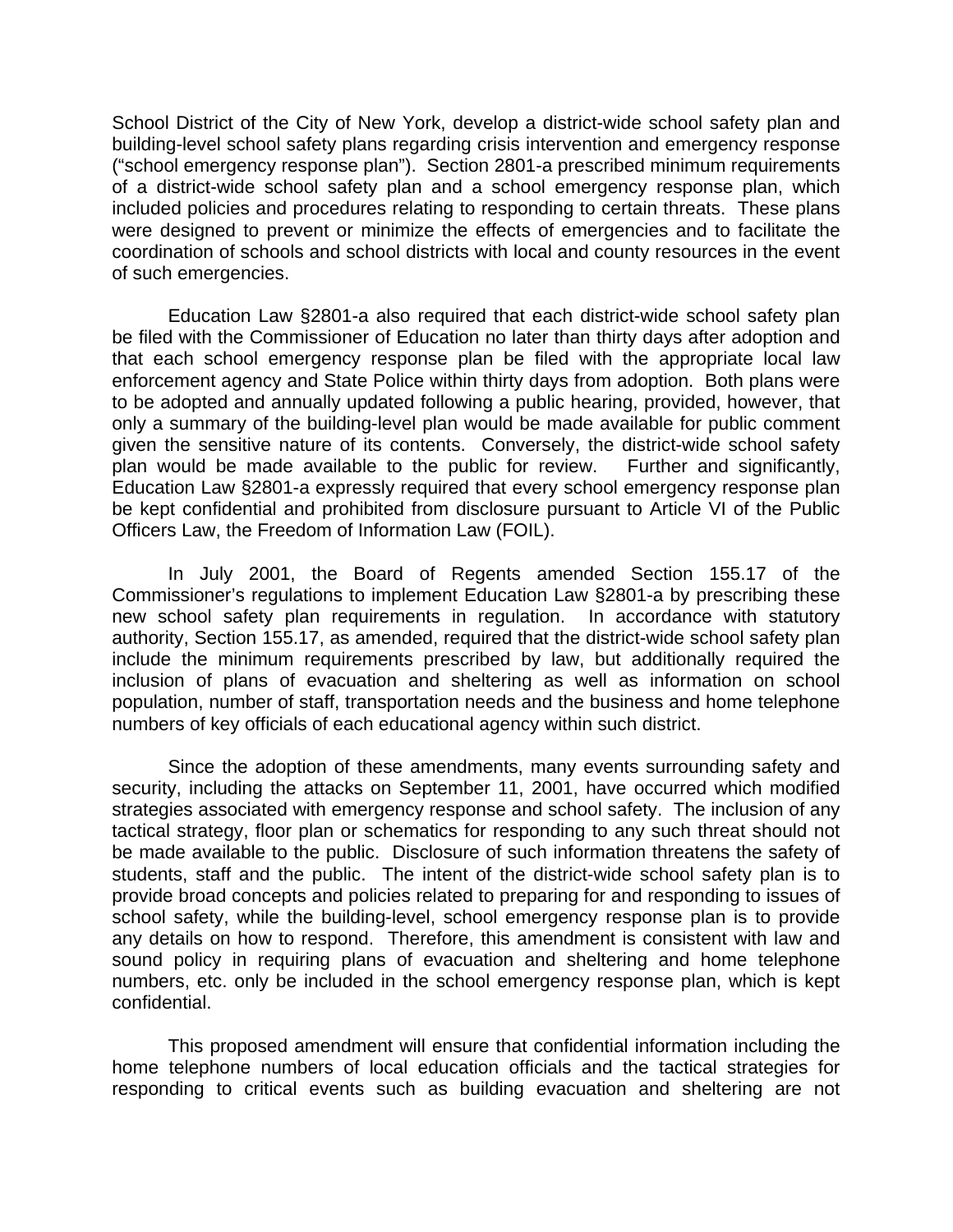disclosed to the public. The amendment will also reinforce the strategies related to the public availability of strategic plans for responding to certain emergencies in schools, as well as the public availability of key information related to certain information about each educational agency located in the school district.

## **Recommendation**

 The Board of Regents should discuss the proposed amendment in May 2011 and take action in July 2011.

# Timetable for Implementation

 If adopted at the July 2011 meeting as a permanent rule, the proposed amendment will become effective on August 10, 2011.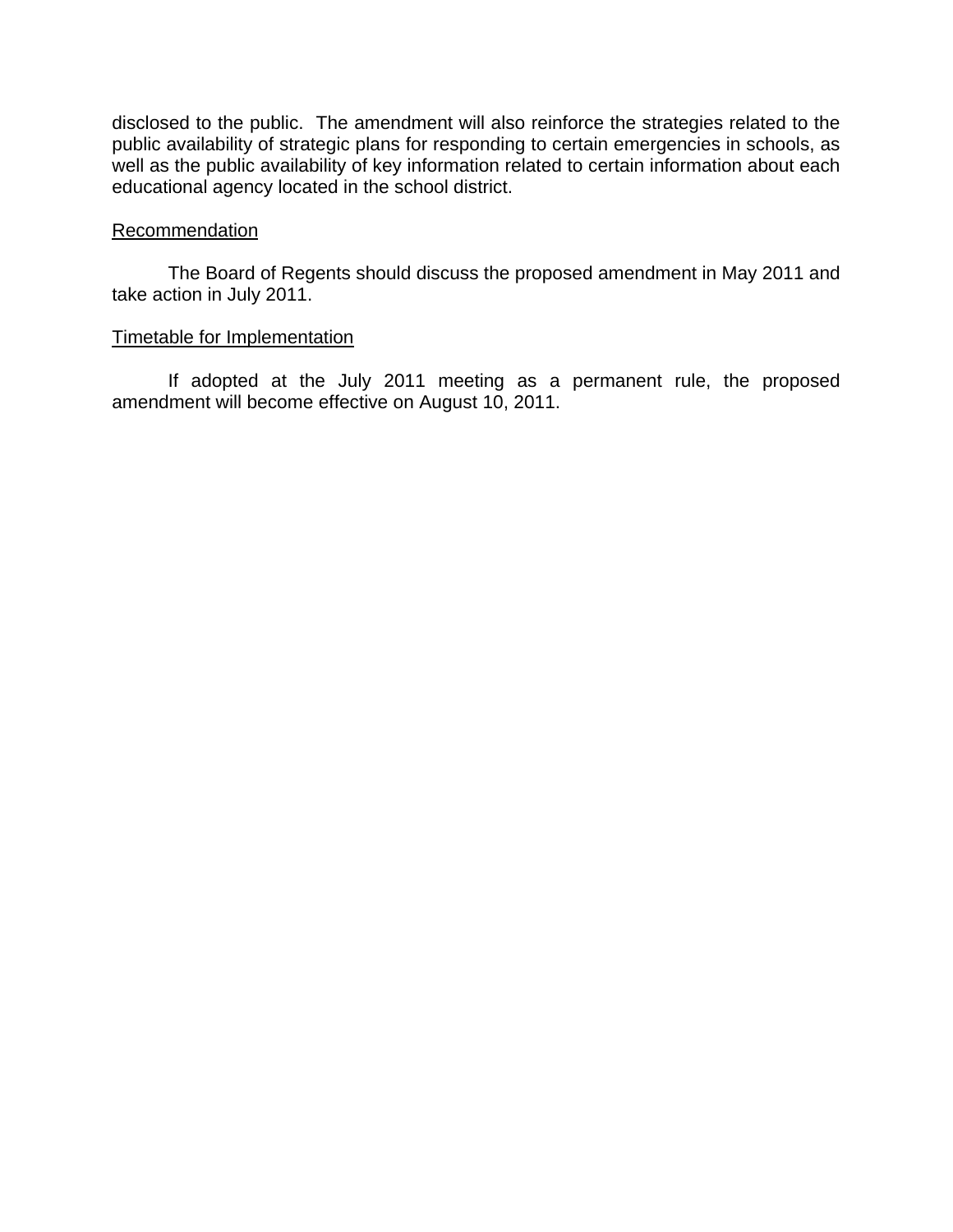# AMENDMENT TO THE REGULATIONS OF THE COMMISSIONER OF EDUCATION Pursuant to sections 207, 305, and 2801-a of the Education Law.

 1. Subdivision (e) of section 155.17 of the Regulations of the Commissioner of Education is amended, effective August 10, 2011, as follows:

 (e) School safety plans. District-wide school safety plans and building-level school safety plans shall be designed to prevent or minimize the effects of serious violent incidents and emergencies and to facilitate the coordination of schools and school districts with local and county resources in the event of such incidents or emergencies.

 (1) District-wide school safety plans. A district-wide school safety plan shall be developed by the district-wide school safety team and shall include, but not be limited to:

(i) the identification of sites of potential emergency;

 (ii) except in a school district in a city having a population of more than one million inhabitants, a description of plans for taking the following actions in response to an emergency where appropriate:

(a) school cancellation;

(b) early dismissal;

 **[** (c) evacuation;

(d) sheltering; **]** 

 (iii) policies and procedures for responding to implied or direct threats of violence by students, teachers, other school personnel and visitors to the school;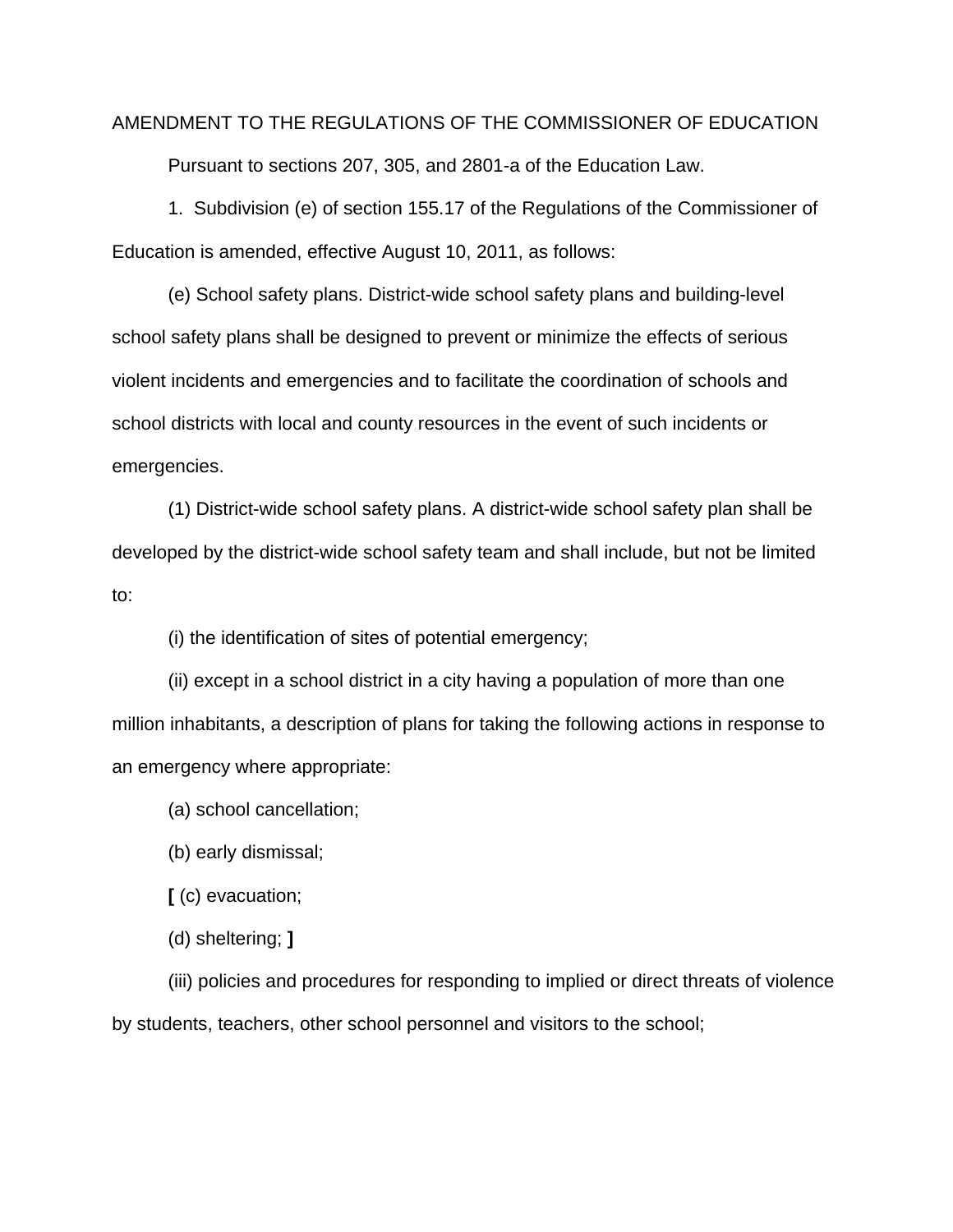(iv) policies and procedures for responding to acts of violence by students,

teachers, other school personnel and visitors to the school, including consideration of zero-tolerance policies for school violence;

(v) appropriate prevention and intervention strategies, such as:

 (a) collaborative arrangements with State and local law enforcement officials, designed to ensure that school safety officers and other security personnel are adequately trained, including being trained to de-escalate potentially violent situations, and are effectively and fairly recruited;

(b) nonviolent conflict resolution training programs;

(c) peer mediation programs and youth courts; and

(d) extended day and other school safety programs;

 (vi) policies and procedures for contacting appropriate law enforcement officials in the event of a violent incident;

 (vii) except in a school district in a city having a population of more than one million inhabitants, a description of the arrangements for obtaining assistance during emergencies from emergency services organizations and local governmental agencies;

 (viii) except in a school district in a city having a population of more than one million inhabitants, the procedures for obtaining advice and assistance from local government officials, including the county or city officials responsible for implementation of article 2-B of the Executive Law;

 (ix) except in a school district in a city having a population of more than one million inhabitants, the identification of district resources which may be available for use during an emergency;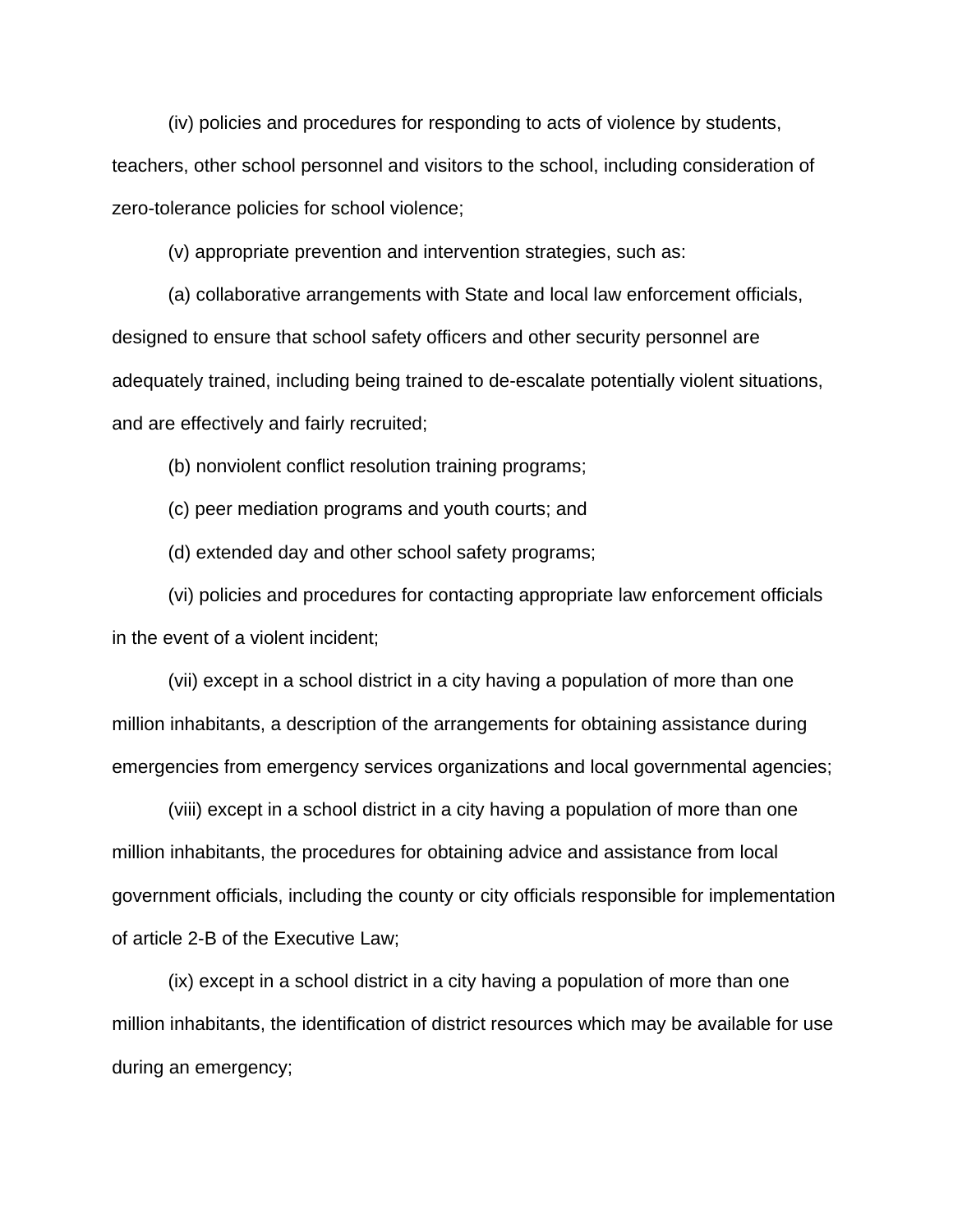(x) except in a school district in a city having a population of more than one million inhabitants, a description of procedures to coordinate the use of school district resources and manpower during emergencies, including identification of the officials authorized to make decisions and of the staff members assigned to provide assistance during emergencies;

 (xi) policies and procedures for contacting parents, guardians or persons in parental relation to the students of the district in the event of a violent incident or an early dismissal;

 (xii) policies and procedures relating to school building security, including, where appropriate, the use of school safety officers and/or security devices or procedures;

 (xiii) policies and procedures for the dissemination of informative materials regarding the early detection of potentially violent behaviors, including but not limited to the identification of family, community and environmental factors to teachers, administrators, parents and other persons in parental relation to students of the school district or board, students and other persons deemed appropriate to receive such information;

 (xiv) policies and procedures for annual multi-hazard school safety training for staff and students;

 (xv) procedures for review and the conduct of drills and other exercises to test components of the emergency response plan, including the use of tabletop exercises, in coordination with local and county emergency responders and preparedness officials;

(xvi) the identification of appropriate responses to emergencies, including protocols for responding to bomb threats, hostage-takings, intrusions and kidnappings;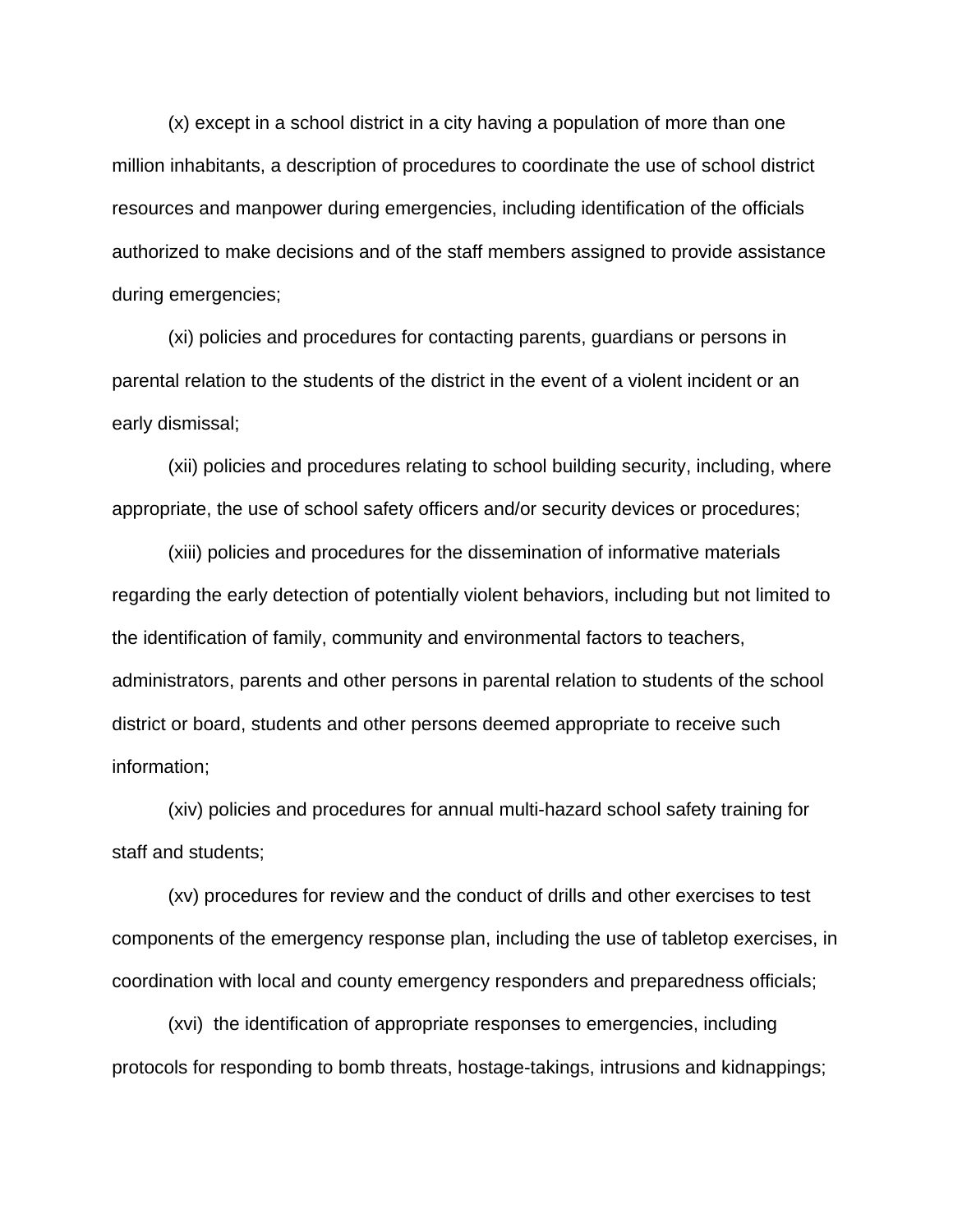(xvii) strategies for improving communication among students and between students and staff and reporting of potentially violent incidents, such as the establishment of youth- run programs, peer mediation, conflict resolution, creating a forum or designating a mentor for students concerned with bullying or violence and establishing anonymous reporting mechanisms for school violence;

 (xviii) a description of the duties of hall monitors and any other school safety personnel, the training required of all personnel acting in a school security capacity, and the hiring and screening process for all personnel acting in a school security capacity;

(xix) in the case of a school district, except in a school district in a city having more than one million inhabitants, a system for informing all educational agencies within such school district of a disaster **[** ; and

(xx) in the case of a school district, except in a school district in a city having more than one million inhabitants, certain information about each educational agency located in the school district, including information on school population, number of staff, transportation needs and the business and home telephone numbers of key officials of each such agency **]** .

 (2) School emergency response plan. A school **building** emergency response plan shall be developed by the building-level school safety team and shall include the following elements:

 (i) policies and procedures for the safe evacuation of students, teachers, other school personnel and visitors to the school in the event of a serious violent incident or other emergency which may occur before, during or after school hours, which shall include **the description of plans of action for evacuation and sheltering,** evacuation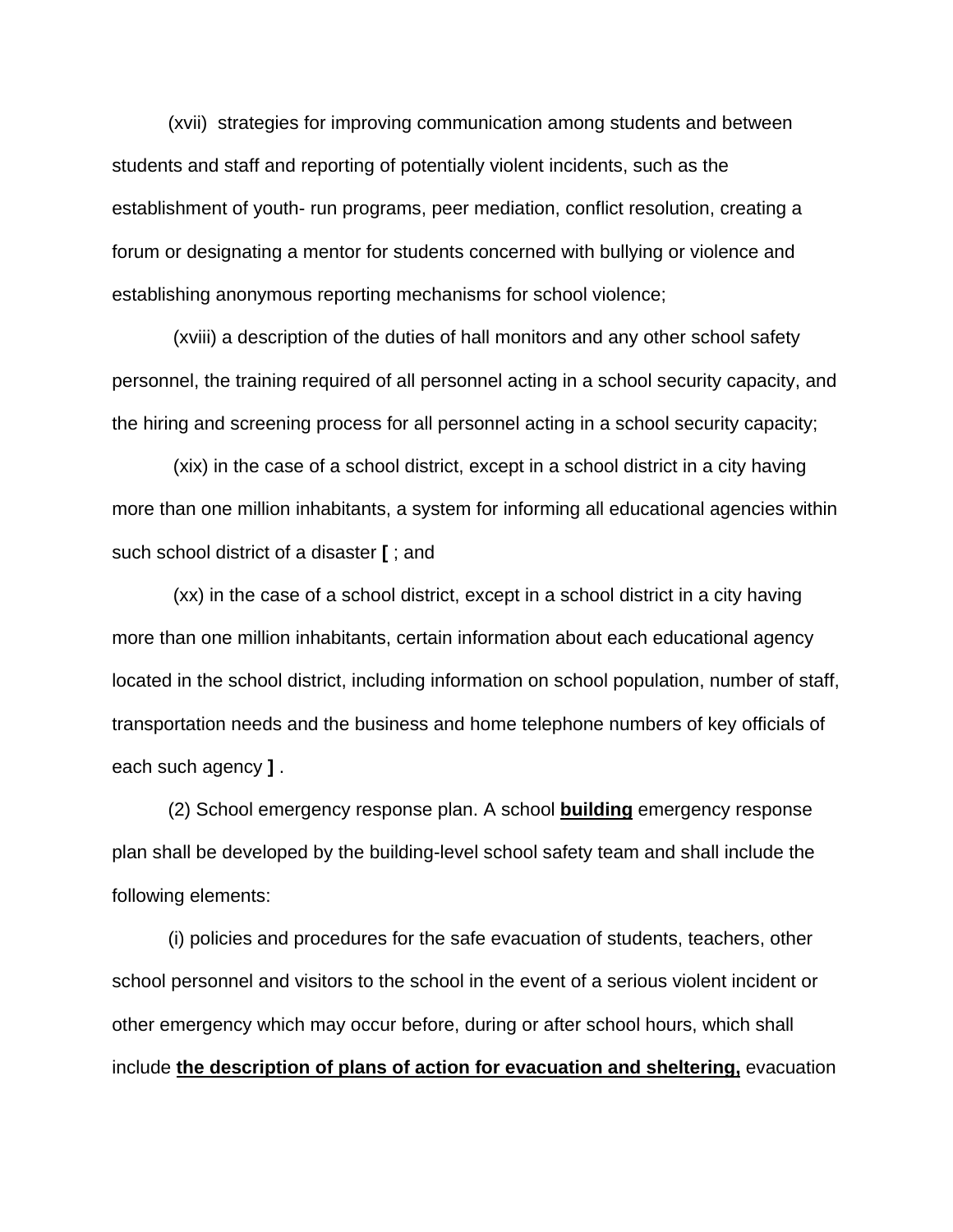routes and shelter sites**,** and procedures for addressing medical needs, transportation and emergency notification to persons in parental relation to a student;

 (ii) designation of an emergency response team, other appropriate incident response teams, and a post-incident response team;

 (iii) procedures for assuring that crisis response, fire and law enforcement officials have access to floor plans, blueprints, schematics or other maps of the school interior, school grounds and road maps of the immediate surrounding area;

 (iv) establishment of internal and external communication systems in emergencies;

 (v) definition of the chain of command in a manner consistent with the National **[** Interagency **]** Incident Management System (NIMS)/Incident Command System (ICS);

 (vi) coordination of the school safety plan with the statewide plan for disaster mental health services to assure that the school has access to Federal, State and local mental health resources in the event of a violent incident;

 (vii) procedures for an annual review and the conduct of drills and other exercises to test components of the emergency response plan, including the use of tabletop exercises, in coordination with local and county emergency responders and preparedness officials;

 (viii) policies and procedures for securing and restricting access to the crime scene in order to preserve evidence in cases of violent crimes on school property **;**

(ix) in the case of a school district, except in a school district in a city having more than one million inhabitants, certain information about each educational agency located in the school district, including information on school population, number of staff,